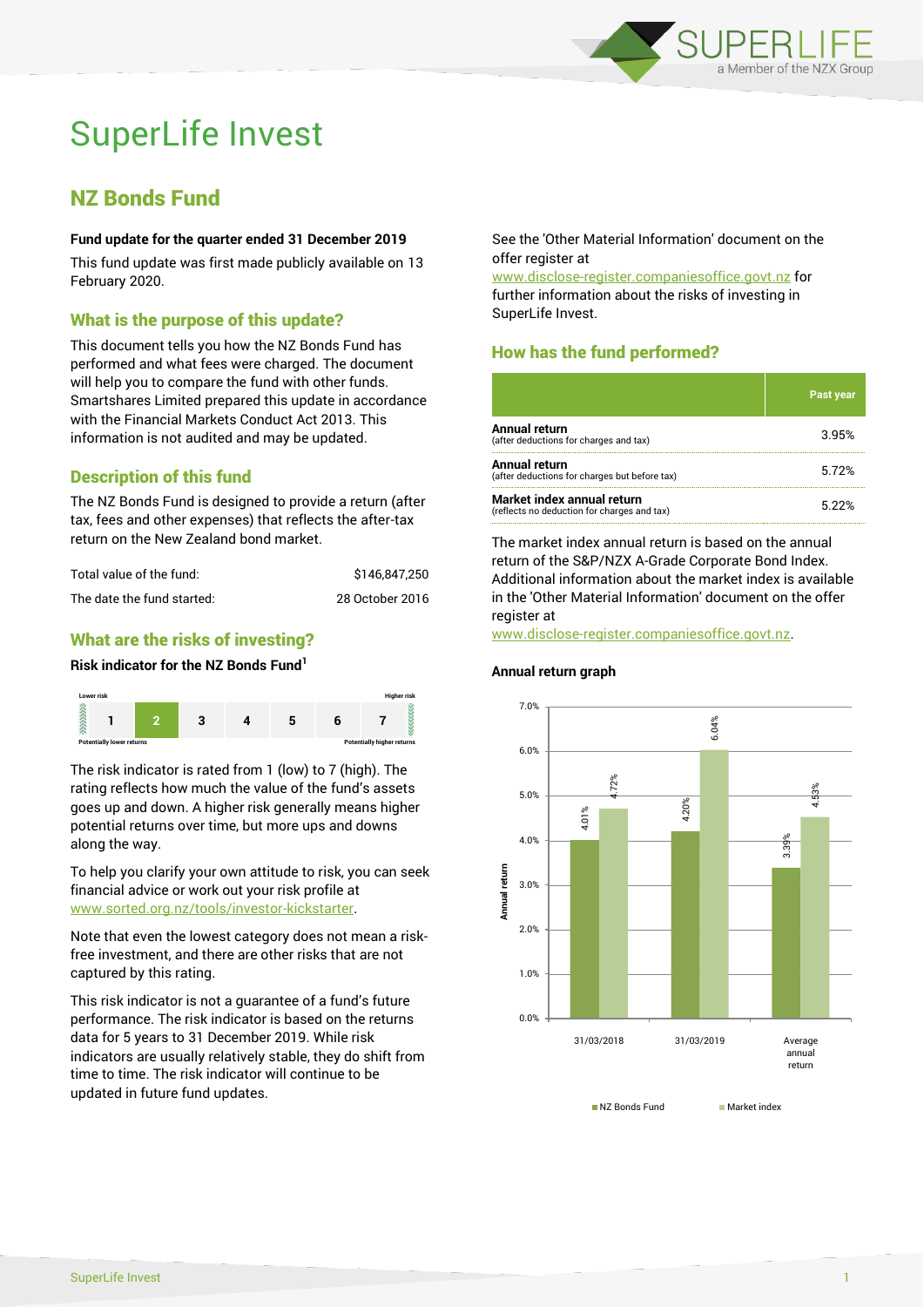

This shows the return after fund charges and tax for each year ending 31 March since the fund started. The last bar shows the average annual return since the fund started, up to 31 December 2019.

**Important:** This does not tell you how the fund will perform in the future.

Returns in this update are after tax at the highest prescribed investor rate (PIR) of tax for an individual New Zealand resident. Your tax may be lower.

#### What fees are investors charged?

Investors in the NZ Bonds Fund are charged fund charges. In the year to 31 March 2019 these were:

|                                                       | % per annum of fund's<br>net asset value |  |
|-------------------------------------------------------|------------------------------------------|--|
| <b>Total fund charges</b>                             | 0.44%                                    |  |
| Which are made up of:                                 |                                          |  |
| <b>Total management and administration</b><br>charges | 0.44%                                    |  |
| Including:                                            |                                          |  |
| Manager's basic fee                                   | 0.40%                                    |  |
| Other management and<br>administration charges        | 0.04%                                    |  |
| Other charges                                         | Dollar amount per investor               |  |
| Administration fee                                    | \$12 per annum                           |  |

Investors may also be charged individual action fees for specific actions or decisions (for example, if an investor has a financial adviser and has agreed to pay a fee to the adviser for providing financial advice). See the Product Disclosure Statement for SuperLife Invest for more information about those fees.

Small differences in fees and charges can have a big impact on your investment over the long term.

GST is included in the fund charges set out above.

#### Example of how this applies to an investor

Jess had \$10,000 in the fund and did not make any further contributions. At the end of the year, Jess received a return after fund charges were deducted of \$395 (that is 3.95% of her initial \$10,000). Jess paid other charges of \$12. This gives Jess a total return after tax of \$383 for the year.

#### What does the fund invest in?

#### **Actual investment mix**

This shows the types of assets that the fund invests in.



#### **Target investment mix**

This shows the mix of assets that the fund generally intends to invest in.

| <b>Asset Category</b>        | <b>Target asset mix</b> |
|------------------------------|-------------------------|
| Cash and cash equivalents    | 1.00%                   |
| New Zealand fixed interest   | 99.00%                  |
| International fixed interest |                         |
| Australasian equities        |                         |
| International equities       |                         |
| Listed property              |                         |
| Unlisted property            |                         |
| Commodities                  |                         |
| Other                        |                         |